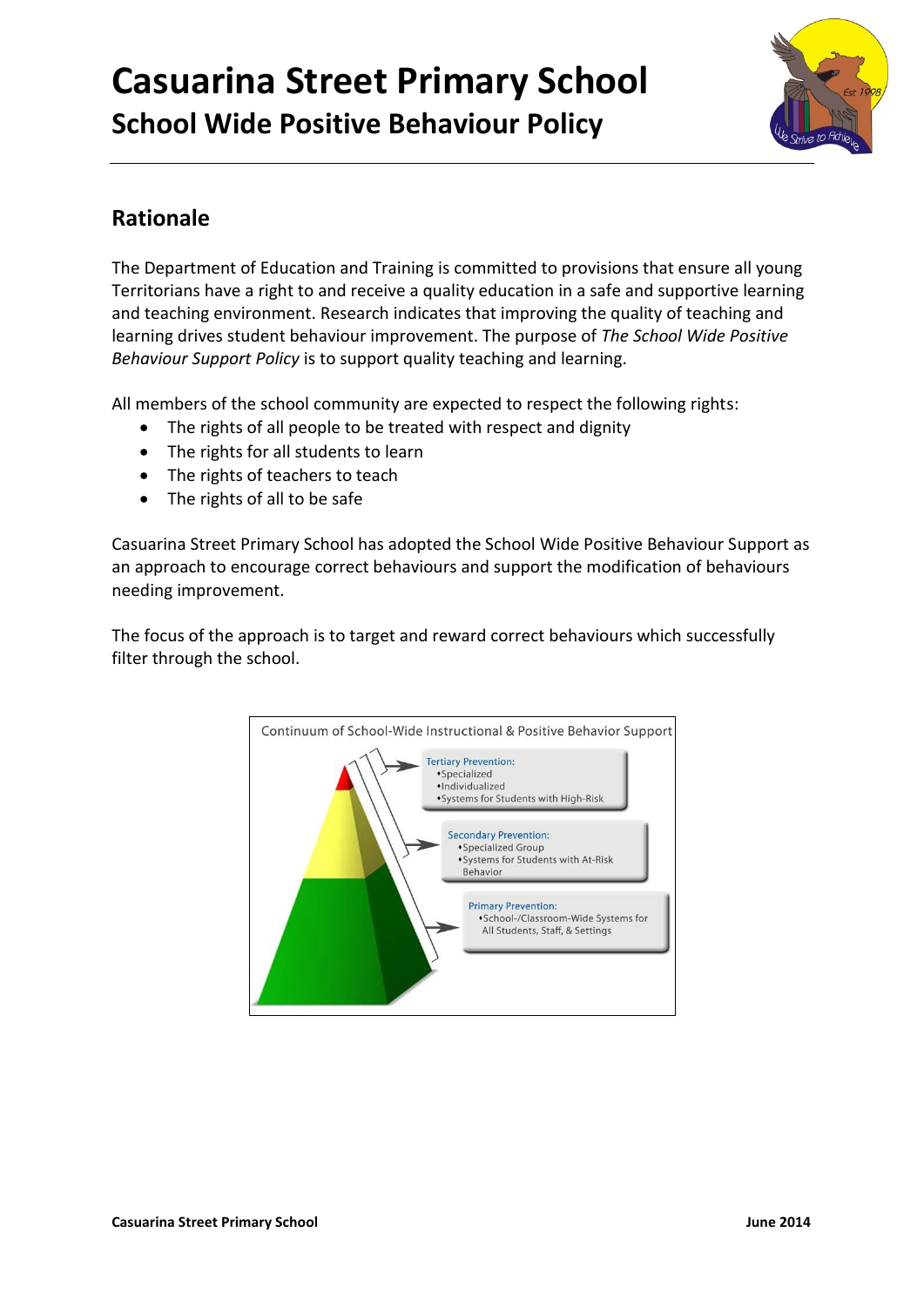

#### **Values**

Staff, students and parents worked together to decide the four core values that they believed were important to them and to our school.

The four core values are:

- Respect
- Responsibility
- Pride
- Inclusion

The Casuarina Street Primary School Positive Behaviours Matrix was created to clarify to the students the correct behaviours that should always be displayed in the different areas of the school. These behaviours are directly aligned with the school values, respect, responsibility, pride and inclusion. The matrix is displayed in various areas around the school yard, in common areas and in all classrooms. Teachers and students refer to the core values in daily practice and assembly.

|                       | Casuarina Street Primary School- Positive Behaviours                                                                                                                                      |                                                                                                                                                                                                                                                       |                                                                                                                                                                        |                                                                                                           |                                                                                                                                                                                    |                                                                                                                                                                                                 |                                                                   |
|-----------------------|-------------------------------------------------------------------------------------------------------------------------------------------------------------------------------------------|-------------------------------------------------------------------------------------------------------------------------------------------------------------------------------------------------------------------------------------------------------|------------------------------------------------------------------------------------------------------------------------------------------------------------------------|-----------------------------------------------------------------------------------------------------------|------------------------------------------------------------------------------------------------------------------------------------------------------------------------------------|-------------------------------------------------------------------------------------------------------------------------------------------------------------------------------------------------|-------------------------------------------------------------------|
|                       | <b>Whole School</b>                                                                                                                                                                       | Playground                                                                                                                                                                                                                                            | <b>Covered areas-</b><br><b>Muster</b>                                                                                                                                 | Library                                                                                                   | <b>Multi-Purpose</b>                                                                                                                                                               | <b>Classrooms</b>                                                                                                                                                                               | <b>Office</b>                                                     |
|                       | Respect personal space.<br>Follow instructions the<br>first time.<br>Treat people the way you<br>want to be treated.<br>Respect people, property<br>and the environment of<br>our school. | Always consider our<br>own and others safety.<br>Look after equipment.<br>Collect sports equipment<br>and put things away<br>where they belong.<br>Include others in<br>games / play and share<br>equipment.<br>Use visual signs for turn<br>talking. | Be punctual.<br>Listen and follow<br>instructions.<br>Be aware of other<br>classes working.<br>Walk please.                                                            | Look after books and<br>equipment.<br>Leave the library tidy<br>for the next group.<br>Use inside voices. | Look after the<br>equipment and<br>building, including<br>keeping them clean.<br>Follow instructions.<br>Manage noise level.                                                       | Activate listening and<br>follow instructions the<br>first time.<br>Respect peers personal<br>space.<br>Care for property.                                                                      | Use inside voice.<br>Respect all staff.<br>Be patient and polite. |
| <b>Responsibility</b> | Follow all instructions the<br>first time.<br>Look out for each other.<br>Take ownership of your<br>actions.                                                                              | Wear your shoes and<br>hat.<br>Play safe and fair.<br>Report an issue when it<br>happens.                                                                                                                                                             | Respond to bells.<br>Walk on the concrete<br>areas.<br>Sit quietly and listen.                                                                                         | Work in appropriate<br>areas.<br>Put books / materials<br>back correctly.<br>Treat property carefully.    | Return equipment to its<br>correct place.<br>Make good choices.                                                                                                                    | Take responsibility for<br>your own learning and<br>be aware of how your<br>actions affect everyone<br>else's.<br>Keep the classroom<br>tidy / organized.<br>Follow routines /<br>instructions. | Use inside voice.<br>Respect all staff.<br>Be patient and polite. |
| <b>Pride</b>          | Look after our buildings<br>and school environment.<br>Always try your personal<br>best.<br>Wear correct school<br>uniform with pride.<br>Sing the school song and<br>National Anthem.    | Look after all equipment.<br>Keep the playground,<br>buildings and gardens<br>tidy.<br>Display good<br>sportsmanship.<br>Use your manners.                                                                                                            | Display good<br>sportsmanship.<br>Arrive Promptly.<br>Keep the area clean<br>and tidy.<br>Sit nicely with your class<br>group in straight lines<br>facing the library. | Look after books and<br>resources.<br>Display students work.                                              | Listen during assembly.<br>Keep hall clean.<br>Be proud of<br>achievements.<br>Stand tall.<br>Congratulate others.                                                                 | Show off your great<br>work.<br>Be proud of what you<br>achieve.<br>Keep inside and outside<br>your classroom tidy.                                                                             | Show off great work.<br>Show courtesy to<br>visitors.             |
| Inclusion             | Encourage positive<br>behaviour.<br>Display tolerance to each<br>other.<br>Sharing / teamwork.<br>Recognise the strengths<br>of others.                                                   | Fair play including fair<br>rules and sharing of<br>equipment.<br>Everyone is included in<br>games (where<br>appropriate).<br>Look for ways for others<br>to join games.                                                                              | Help your friends to<br>muster on time.                                                                                                                                | Help others to find a<br>book or what they need.                                                          | Appropriate movement<br>to line up to enter.<br>Everyone is involved in<br>games.<br>Rules are clear to<br>everyone in games.<br>Giving others enough<br>space to sit comfortably. | Everyone has the right<br>to learn.<br>Help others.<br>Recognise the strengths<br>of others.                                                                                                    | Listen to the point of<br>view of others.                         |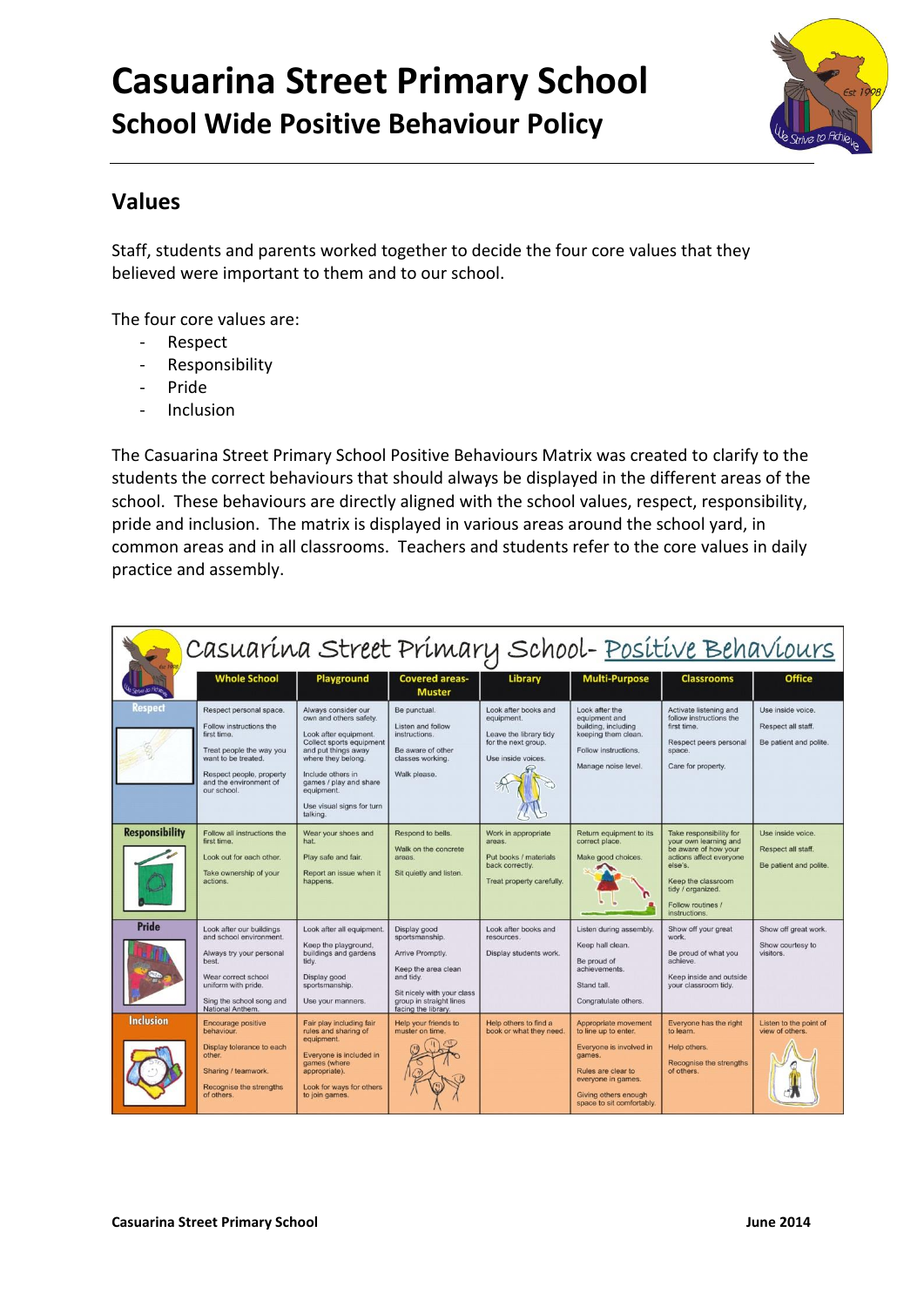

## **SWPBS Reflection and Record Form**

| <b>SWPBS Reflection Form</b>                                                                                    |                       |
|-----------------------------------------------------------------------------------------------------------------|-----------------------|
| Student Name: North Student Annual Student Annual Student Annual Student Annual Student Annual Student<br>Date: |                       |
|                                                                                                                 |                       |
| Location:                                                                                                       |                       |
| <b>Behaviour</b>                                                                                                |                       |
| Assault<br><b>Dangerous Act</b><br>Inappropriate use of Technology                                              |                       |
| Indecent Behaviour   Verbal Abuse<br>Non Compliance                                                             |                       |
| Property Offence (including weapons)<br>Other                                                                   |                       |
| <b>Neutral Behaviour - Witness</b>                                                                              |                       |
|                                                                                                                 |                       |
| Which of our four values have you not followed?                                                                 |                       |
| Responsibility<br>Pride<br>Inclusion<br>Respect                                                                 |                       |
| 1. What did you do?<br>2. When you did that, what did you want?                                                 |                       |
|                                                                                                                 |                       |
|                                                                                                                 |                       |
|                                                                                                                 |                       |
|                                                                                                                 |                       |
|                                                                                                                 |                       |
|                                                                                                                 |                       |
|                                                                                                                 |                       |
| 3. What are two other things you could have done instead?                                                       | 4. Who did it affect? |
|                                                                                                                 |                       |
|                                                                                                                 |                       |
|                                                                                                                 |                       |
|                                                                                                                 |                       |
|                                                                                                                 |                       |
|                                                                                                                 |                       |
|                                                                                                                 |                       |
|                                                                                                                 |                       |
| 5. What will you do next time?                                                                                  |                       |
|                                                                                                                 |                       |
|                                                                                                                 |                       |
|                                                                                                                 |                       |
|                                                                                                                 |                       |
|                                                                                                                 |                       |

| Behaviour details (Completed by member of staff responding to incident): |                                           |
|--------------------------------------------------------------------------|-------------------------------------------|
|                                                                          |                                           |
|                                                                          |                                           |
|                                                                          |                                           |
|                                                                          |                                           |
|                                                                          |                                           |
|                                                                          |                                           |
|                                                                          |                                           |
| <b>Action Details</b>                                                    | Notes:                                    |
|                                                                          |                                           |
| <b>Behaviour Plan</b>                                                    |                                           |
| <b>D</b> Inform Parents/Carer                                            |                                           |
| <b>Loss of Privilege</b>                                                 |                                           |
| Withdrawal from classroom<br>n                                           |                                           |
| Restorative Conversation                                                 | the control of the control of the control |
| Suspension<br>п                                                          |                                           |
|                                                                          |                                           |
|                                                                          |                                           |

SWPBS Reflection and Record Form have been implemented for easy communication with support persons in dealing with difficult major behaviours. These are in line with the SAMS record keeping format for ease of entering data.

For Level 3 behaviours the SWPBS Reflection Form is completed in time out or buddy class. These forms need to be put into the Special Education Teachers pigeon hole at the end of the day.

For Level 4 behaviours the SWPBS Reflection Form needs to be referred straight to senior staff, who will also complete the SWPBS Record Form on the back of the form.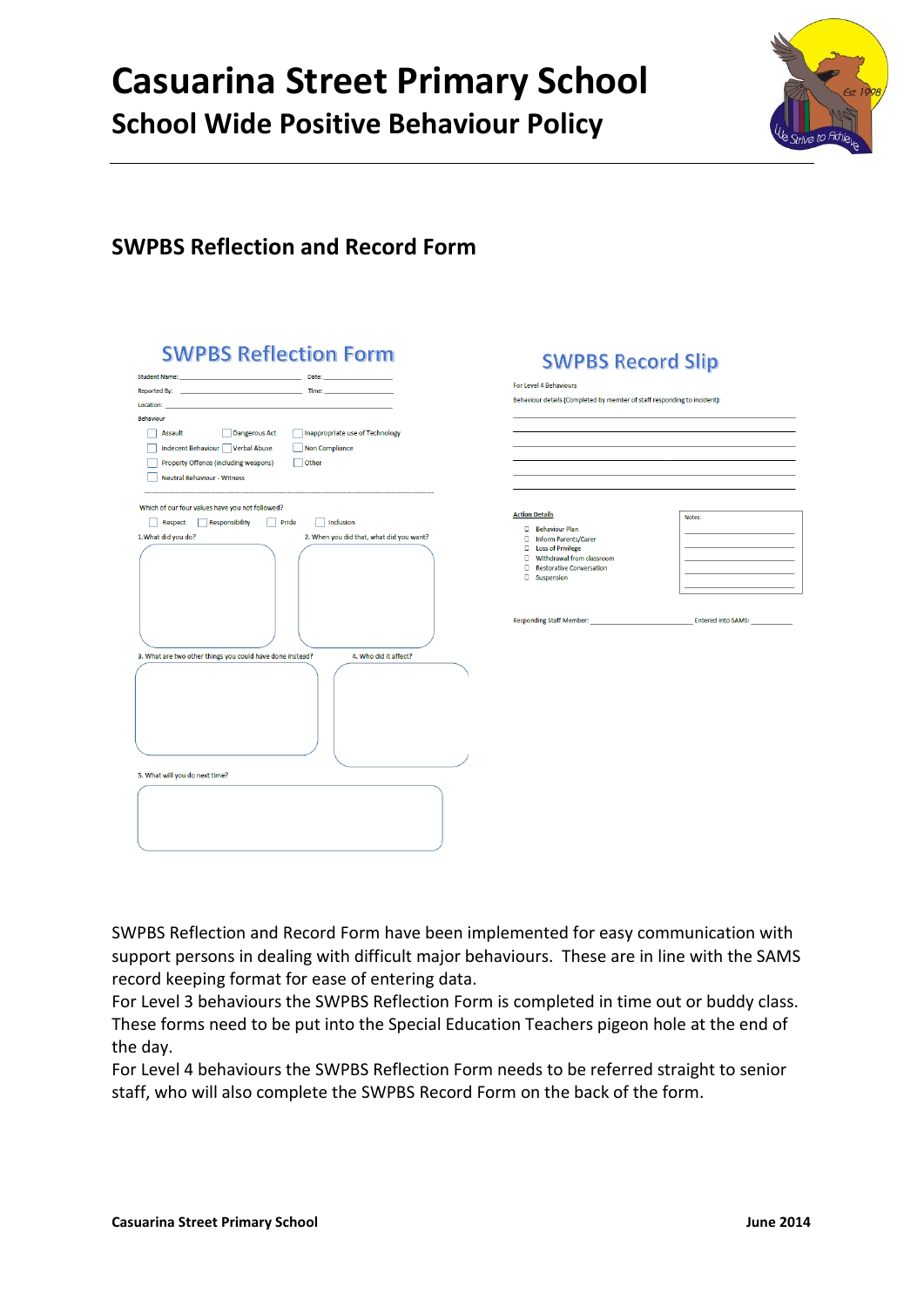

### **Behaviour Flow Charts**



Note: In some cases it is necessary for students to receive additional behaviour support for minor behaviours until these rules are understood.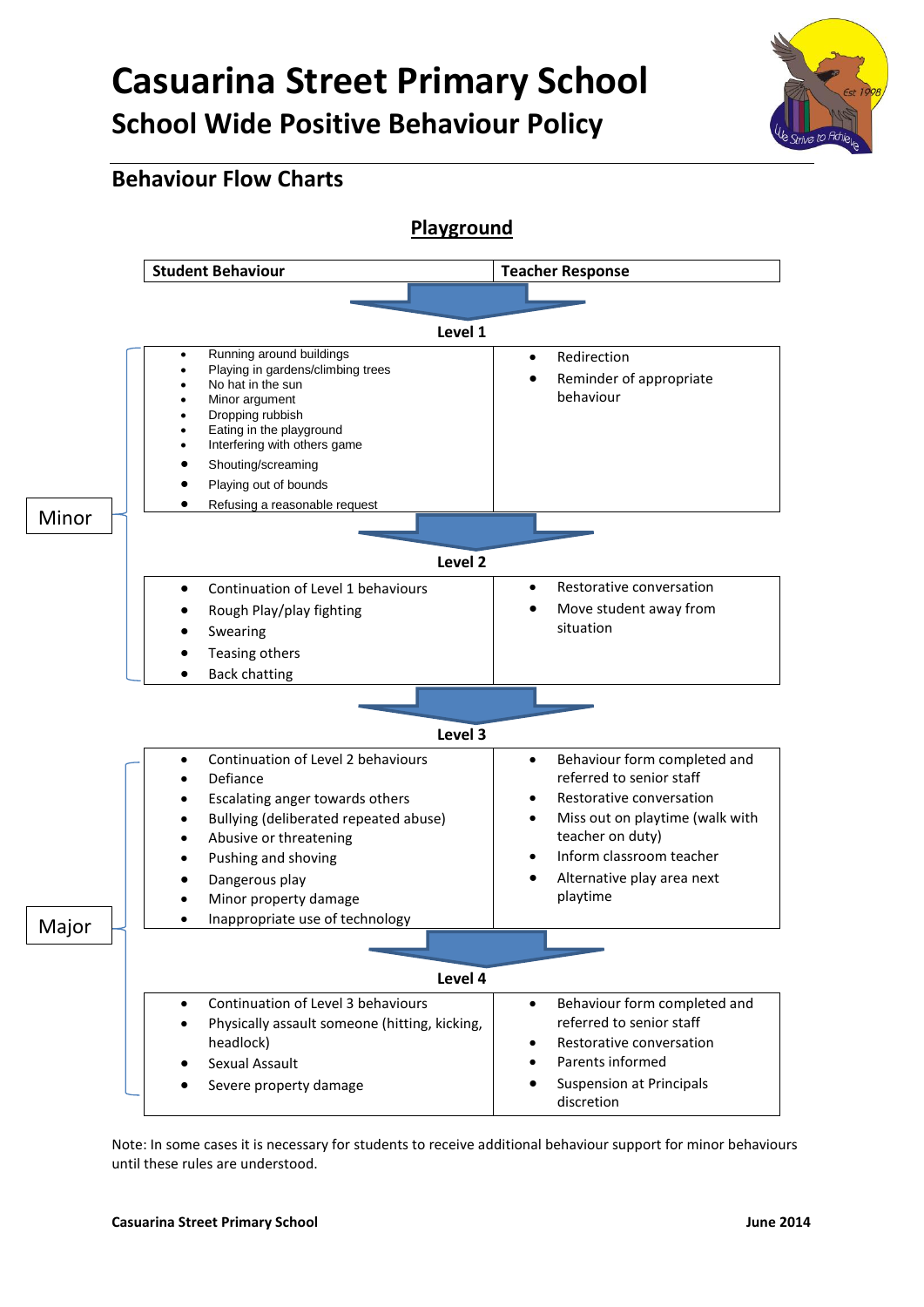

**Classroom Student Behaviour Teacher Response Level 1** Calling out Disrupting others Moving around room Time wasting Off task • Redirection Reminder of appropriate behaviour Humor Tactical Ignoring Non verbal correction Whole class attention • Standing close by/tap on shoulder **Level 2** Continuation of Level 1 behaviours Swearing Teasing others Back chatting/disrespectful Non compliance Whole class reward/ remind system Restorative conversation **Level 3** Continuation of Level 2 behaviours Unsafe behaviour (climbing on tables, throwing things, hiding from teacher) Bullying (deliberate repeated abuse) Abusive or threatening Inappropriate use of technology • Time out or buddy class (form completed) Missing out on privileges **Level 4** Continuation of Level 3 behaviours Physically assault someone (hitting, kicking, headlock) Sexual Assault Severe property damage Stealing Refuse to go to buddy class Leave the school grounds **•** Principal or Assistant Principal is called. Behaviour form completed and referred to senior staff Parents are contacted Suspension at Principals discretion. Major Minor

> Note: In some cases it is necessary for students to receive additional behaviour support for minor behaviours until these rules are understood.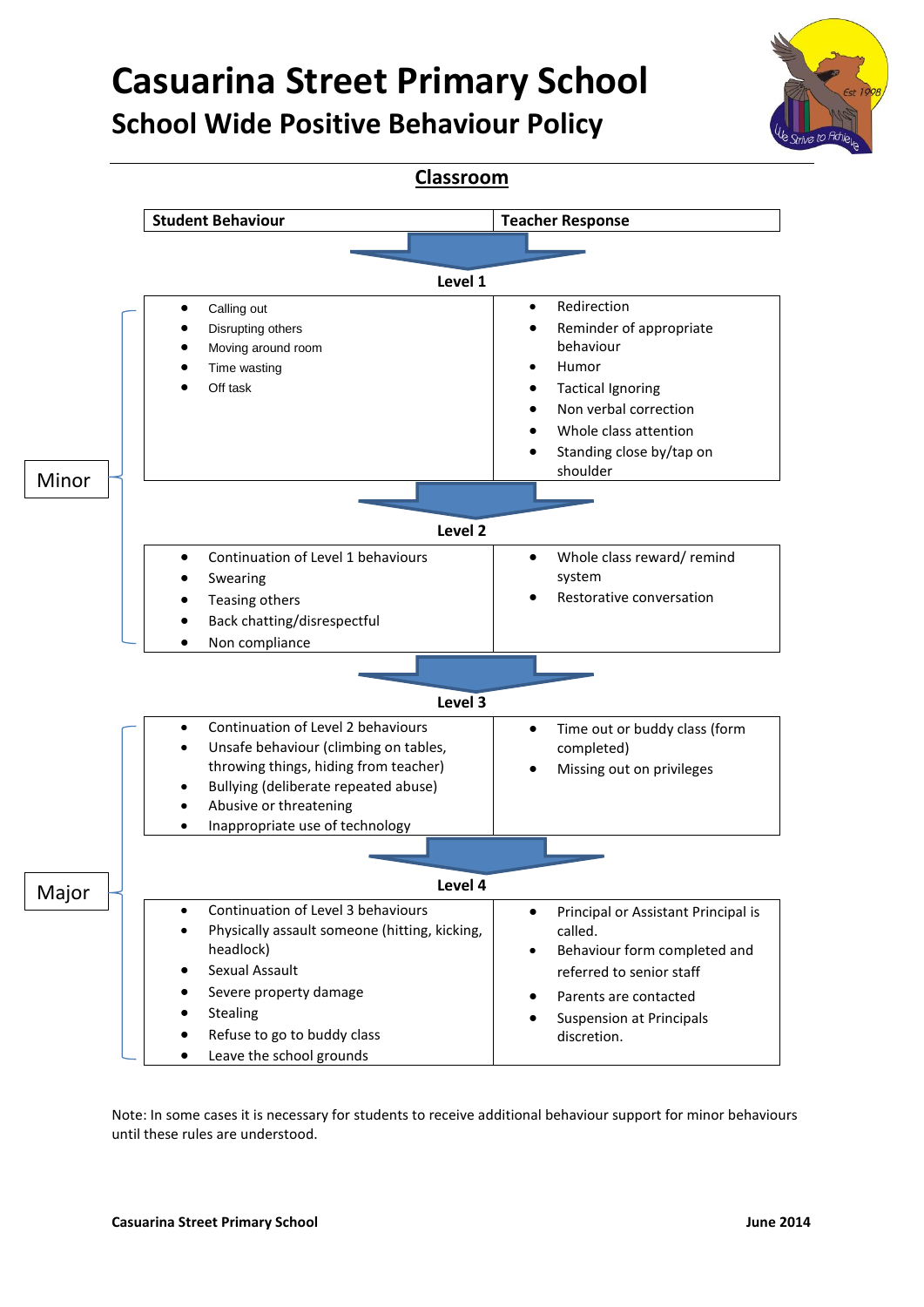

## **Reward Systems and Positive Incentives**

Individual students are given Cas St Cash tokens for being caught 'doing the right thing' in the school yard and common areas of the school. Students keep their own tokens and have the opportunity to spend them at the Cas St Shop which is open once a fortnight.

Classes keep tallies of the combined amount of tokens that students have received which work towards whole class group awards. Teachers should aim to ensure that classes are receiving a whole group award at least once a semester to promote ongoing success.

Teachers organise individual merit systems for rewarding excellent behaviour in class. Students collect their Merits which go towards Class Awards, Principal Awards and Casuarina Street Awards.

10 Merits = Class Award 10 Class Awards = Principal Award 5 Principal Awards = Casuarina Street Award

## **Students with High Behavioural Support Needs**

Students may be identified as fitting into the Level 3 (red) range, this means they are consistently demonstrating unacceptable behaviour. For these students the process of developing an Individual Behaviour Plan (IBP) commences. This plan will be developed by a team including the student, classroom teacher, Special Education Teacher, Parents/Guardians and if appropriate Student Support Mentor, Assistant Principal and Principal will work together. The IBP will include a background and known triggers for behaviour as well as targeted goals and strategies that will be used to support the student to display appropriate behaviour. The IBP is reviewed regularly to monitor student progress and adjustments are made where necessary. The completed IBP is shared will all teachers to ensure consistency.

Targeted students will also be involved in social groups. These sessions taken by the Special Education Teachers